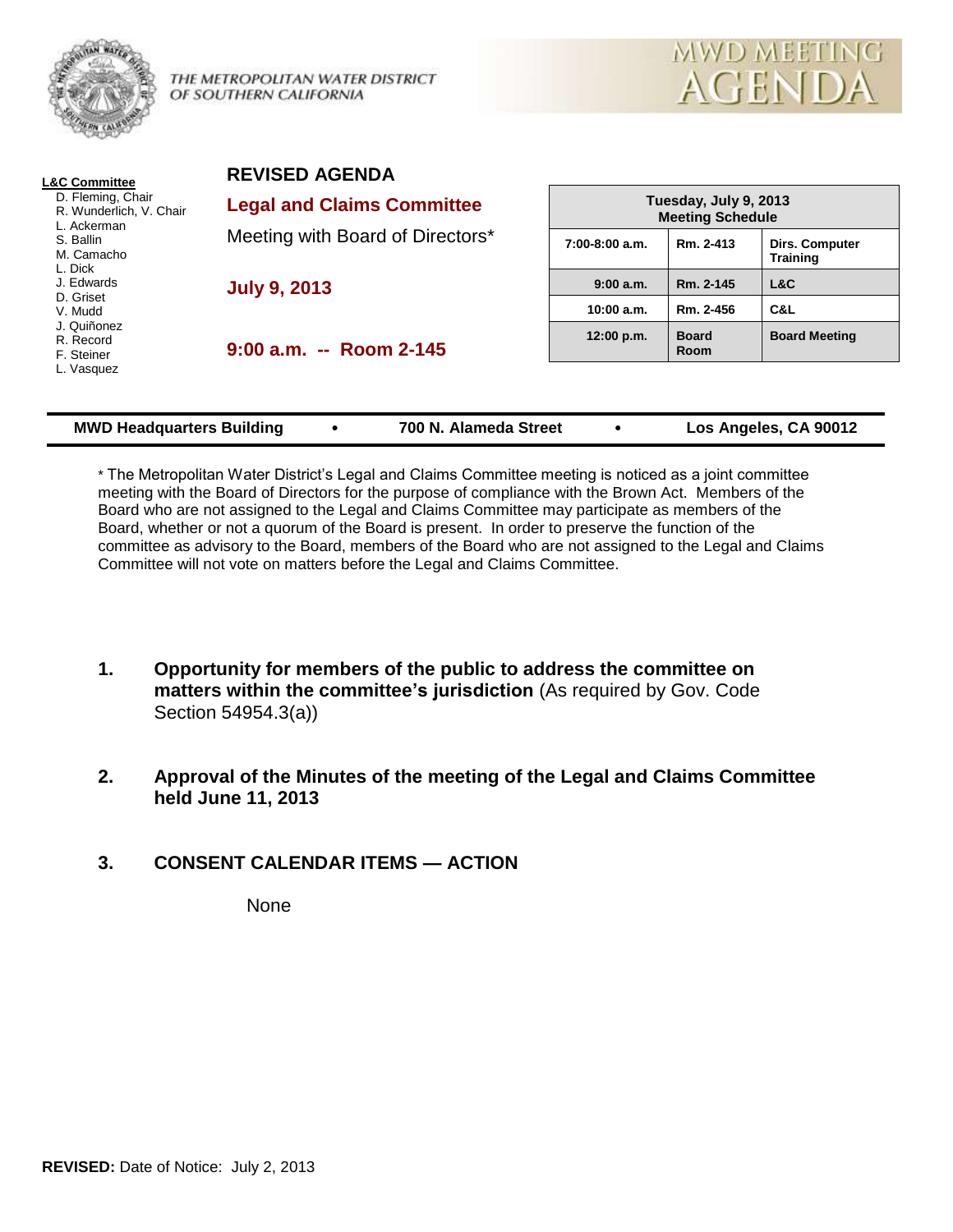# **4. OTHER BOARD ITEMS — ACTION**

- 8-6 Report on existing litigation; *San Diego County Water Authority v. Metropolitan Water District of Southern California, et al*., San Francisco County Superior Court Case No. CPF-10-510830 and No. CPF-12-512466; and authorize increase in maximum amount payable under contracts with (1) Bingham McCutchen LLP for legal services by \$1,000,000 to an amount not to exceed \$5,000,000; (2) Morrison & Foerster LLP for legal services by \$1,000,000 to an amount not to exceed \$3,000,000; (3) Hanson Bridgett LLP for legal services by \$200,000 to an amount not to exceed \$800,000; (4) Executive Presentations, Inc. for trial and other graphics services by \$250,000 to an amount not to exceed \$350,000; and (5) Raftelis Financial Consultants, Inc. for assistance in litigation by \$100,000 to an amount not to exceed \$200,000. (L&C) **Conference with legal counsel—existing litigation; to be heard in closed session pursuant to Gov. Code Section 54956.9(d)(1)]**
- 8-7 Report on existing litigation, *The Navajo Nation v. United States Department of the Interior, et al.*, United States District Court for the District of Arizona, Case No. CV 03-0507 JWS; and authorize increase in maximum amount payable under contract with Best, Best & Krieger for legal services by \$100,000 to an amount not to exceed \$185,000. (L&C) **[Conference with legal counsel—existing litigation; to be heard in closed session pursuant to Gov. Code Section 54956.9(d)(1)]**

### **5. BOARD INFORMATION ITEMS**

None

# **6. COMMITTEE ITEMS**

- a. General Counsel's report of monthly activities
- b. Report on *Consolidated Delta Smelt Cases*, USDC Case No. 1:09-CV-407 LJO-DLB; and *Consolidated Salmonid Cases*, USDC Case No. 1:09-CV-1053 LJO-DLB. **[Conference with legal counsel—existing litigation; to be heard in closed session pursuant to Gov. Code Section 54956.9(d)(1)]**
- **Added** c. Report on status of *Solano County Water Agency, et al. v. Department of Water Resources*, Sacramento Superior Court Case No. 34-2008-0001338 CU-BC-GDS. **[Conference with legal counsel—existing litigation; to be heard in closed session pursuant to Gov. Code Section 54956.9(d)(1)]**